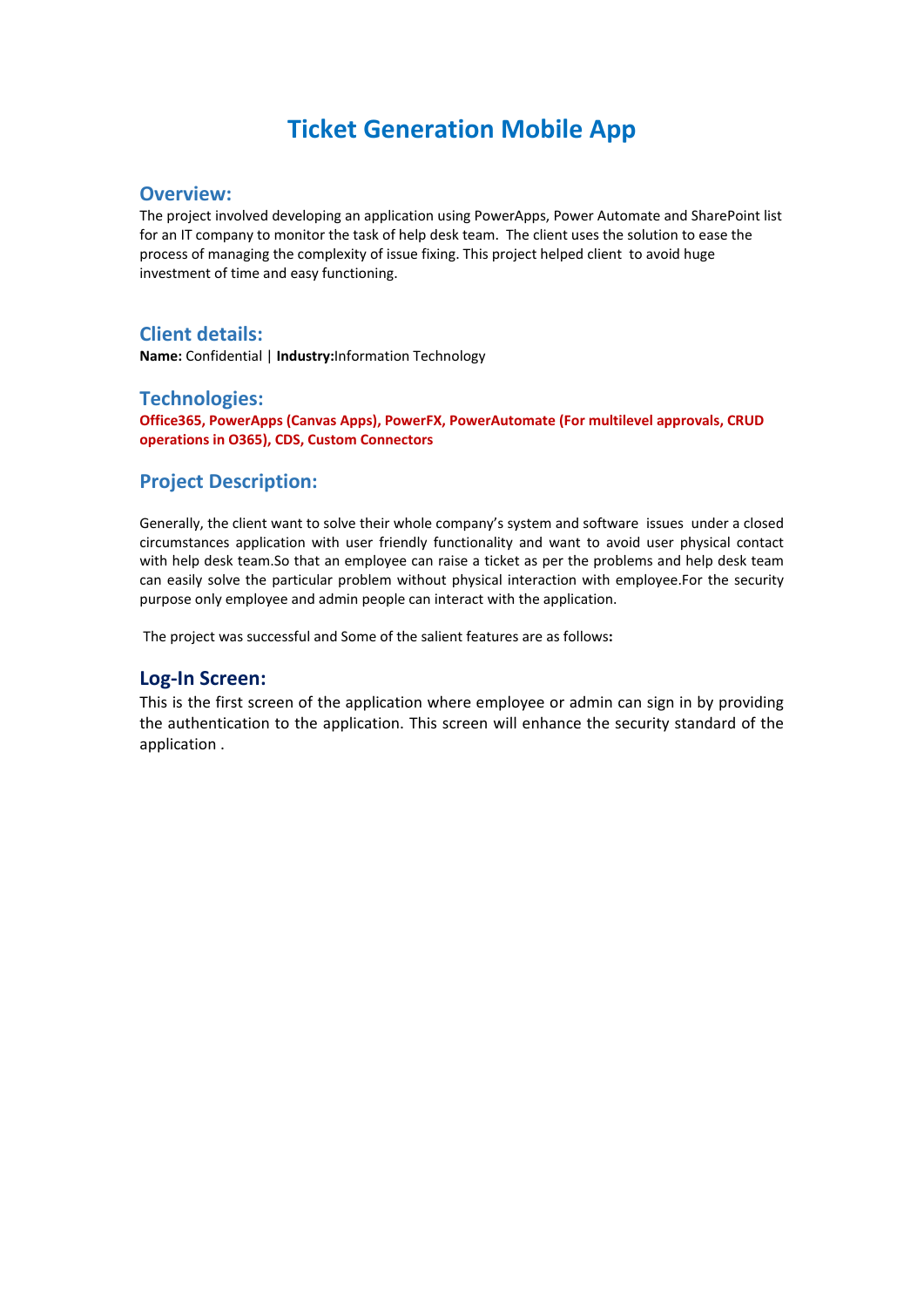

## **User-Interaction Screen:**

After successfully sign in to the application, an employee can generate the ticket by clicking the "+" sign of the screen which will be present at the top right corner of the application.When employee clicked on that mark an input screen will appear where system will generate an automatic Ticket ID, which will be unique for every new ticket. So that admin can find out the ticket easily.Employee will provide the details of the issue as per the UI requirement.After filling up the details user can submit the request by clicking on the "SUBMIT " button.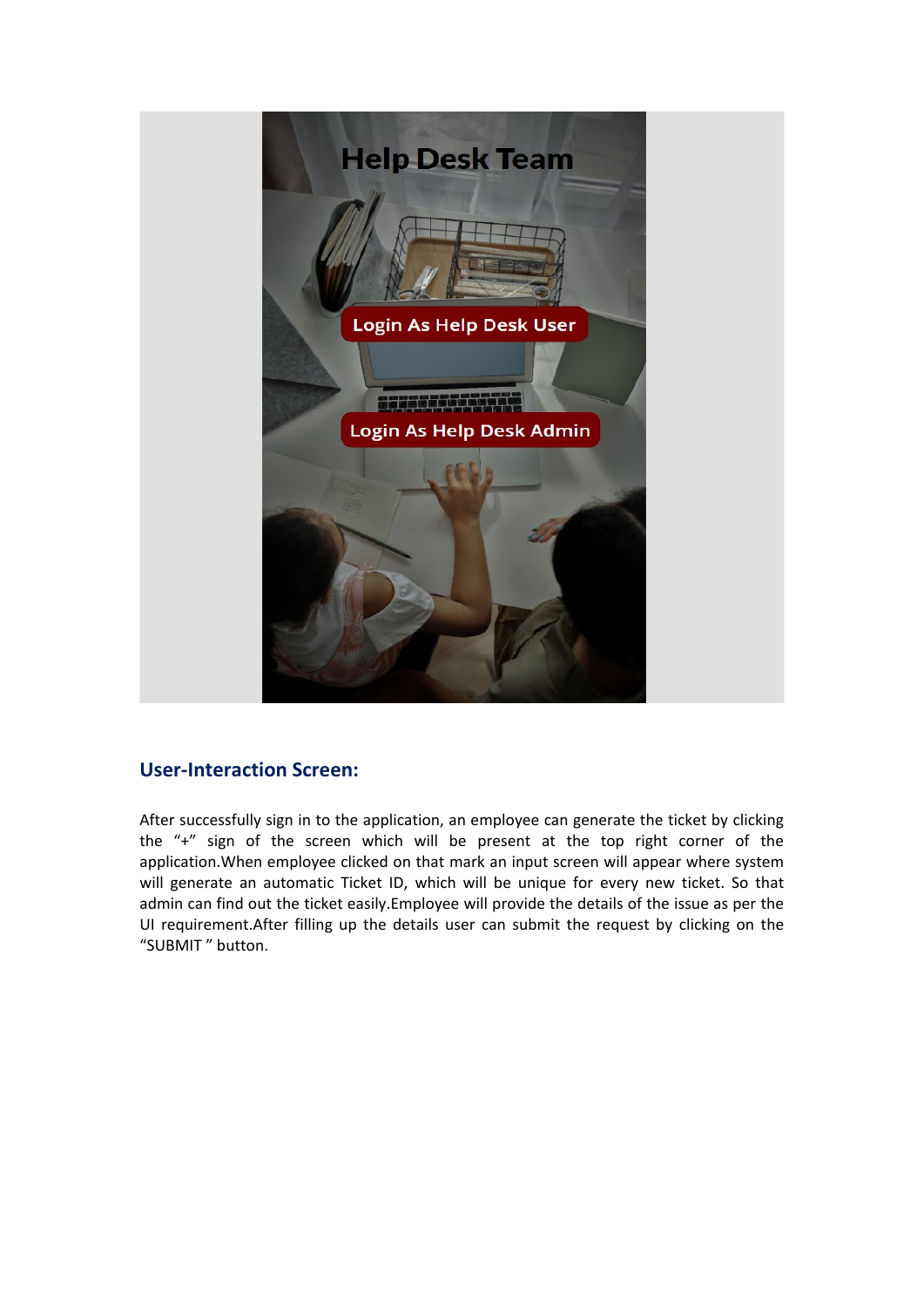|                           | <b>Ticket Generation</b>                        |
|---------------------------|-------------------------------------------------|
| <b>TICKET ID: TID-265</b> |                                                 |
| <b>Ticket Title</b>       |                                                 |
| <b>Priority:</b>          | $\checkmark$<br><b>High</b>                     |
| <b>Section:</b>           | Header                                          |
| <b>Description</b>        |                                                 |
| <b>ScreenShort:</b>       | There is nothing attach<br><b>U</b> Attach file |
|                           |                                                 |
|                           |                                                 |
|                           | <b>SUBMIT</b>                                   |

After perfectly submitting the data, a system generated mail notification will send to the respective authenticate people, where admin can see the details of the tickets and issue.To achieve this functionality we use power automate technology.